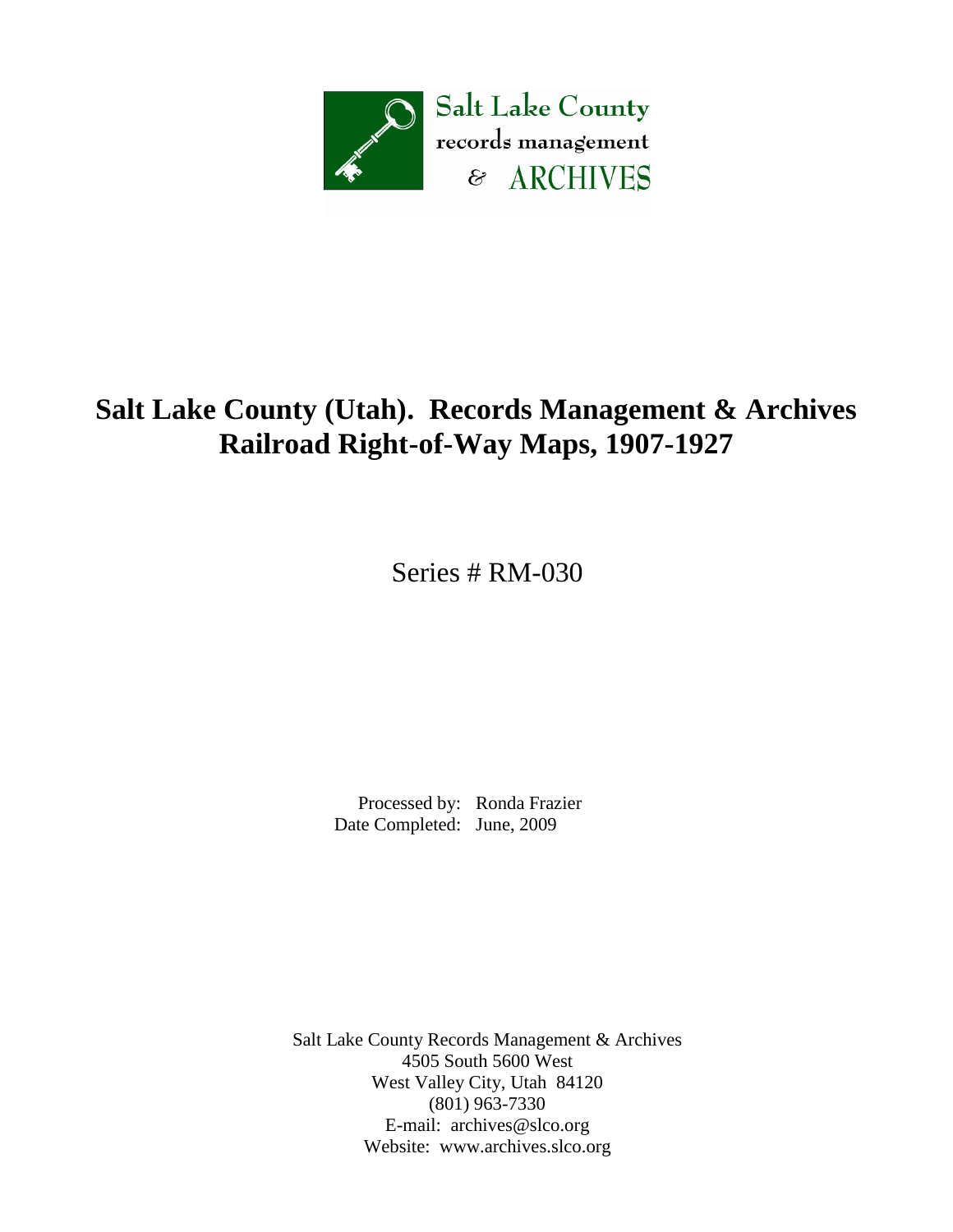Salt Lake County (Utah). Records Management & Archives. Railroad Right-of-Way Maps. Series # RM-030

#### **Overview of Records**

Creator:

| Title:         | Railroad Right-of-Way Maps                                                                                          |
|----------------|---------------------------------------------------------------------------------------------------------------------|
| Dates:         | 1907-1927                                                                                                           |
| Series Number: | RM-030                                                                                                              |
| Quantity:      | 15 maps in 8 map tubes in 1 CF RC box, 1 cubic ft.                                                                  |
| Arrangement:   |                                                                                                                     |
| Abstract:      | Blueprint maps showing track lines and rights-of-way for various railroads<br>through portions of Salt Lake County. |

### **Administrative Information**

| <b>Access Restrictions:</b> | <b>None</b>                                                                                                                |
|-----------------------------|----------------------------------------------------------------------------------------------------------------------------|
| Use Restrictions:           | <b>None</b>                                                                                                                |
| <b>Preferred Citation:</b>  | Map title and date; Railroad Right-of-Way Maps; Salt Lake County<br>Records Management & Archives, West Valley City, Utah. |
| Provenance:                 | Transferred to the Archives in 2002.                                                                                       |
| <b>Related Records:</b>     |                                                                                                                            |

#### **Scope and Content Note**

Rolled blueprint maps show the location of track lines and rights-of-way from station to station through towns, mining claims, and private property. Railroads included are the Bingham & Garfield Railway, Bingham Central Railway, Denver & Rio Grande Railroad, Los Angeles & Salt Lake Railroad, and the Salt Lake & U.R.R. These maps cover mainly the Bingham, Garfield, Magna, and Welby areas of Salt Lake County.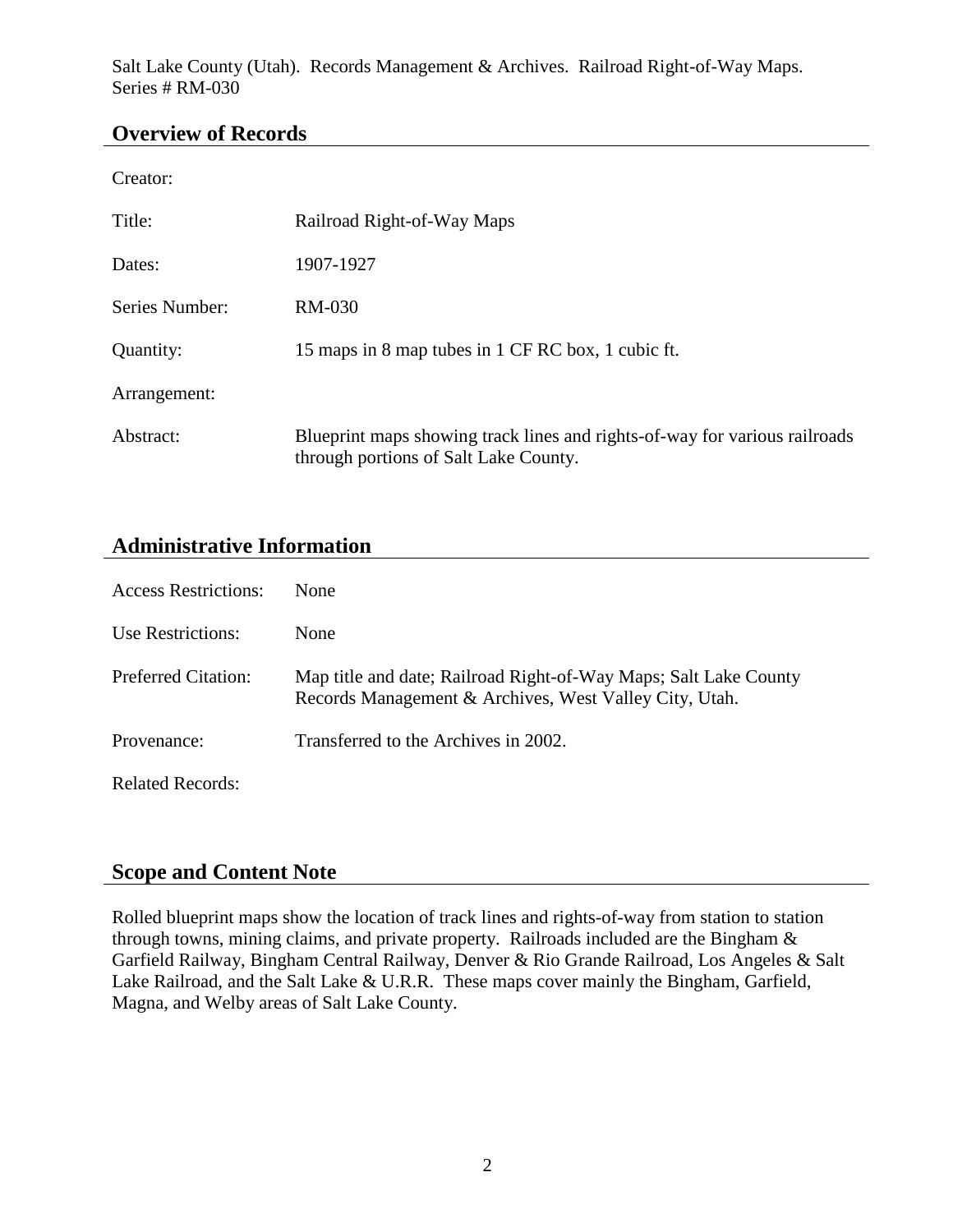Salt Lake County (Utah). Records Management & Archives. Railroad Right-of-Way Maps. Series # RM-030

## **Container List Tube**

| Bingham & Garfield Railway (2 Maps):<br>Right-of-Way and Track Map. Sheet no. 2 of V.1 of Bingham & Garfield Railway                                                                                                                                      |                                                                                                                                                                                                                                                                                                   |   |
|-----------------------------------------------------------------------------------------------------------------------------------------------------------------------------------------------------------------------------------------------------------|---------------------------------------------------------------------------------------------------------------------------------------------------------------------------------------------------------------------------------------------------------------------------------------------------|---|
|                                                                                                                                                                                                                                                           | Main Line from Survey Station $110 + 00$ to Survey Station $222 + 27$ , June 30, 1916<br>Right-of-Way and Track Map. Sheet no. 2 of V.1 of Bingham & Garfield Railway<br>Main Line from Survey Station $110 + 00$ to Survey Station $222 + 27$ , circa 1916<br>(earlier version of the one above) |   |
| Bingham & Garfield Railway:<br>Right-of-Way and Track Map. Sheet no. 3 of V.1 of Bingham & Garfield Railway<br>Main Line from Survey Station $222 + 27$ to Survey Station $320 + 00$ , June 30, 1916                                                      |                                                                                                                                                                                                                                                                                                   |   |
| Bingham & Garfield Railway:<br>Right-of-Way and Track Map through Secs. 16 & 21. Sheet no. 5 of V.1 of Bingham<br>& Garfield Railway Main Line from Survey Station 413 + 92.8 to Survey Station 540<br>$+99.1$ , June 30, 1916 (2 copies)                 |                                                                                                                                                                                                                                                                                                   |   |
| Bingham & Garfield Railway:<br>Right-of-Way and Track Map through Sec. 32, 2S, 2W, and Pt. 5 and 6, 3S, 2W.<br>Sheet No. 7 of V.1 of Bingham & Garfield Railway Main Line from Survey Station<br>$650 + 16.7$ to Survey Station 734 + 82.0, June 30, 1916 |                                                                                                                                                                                                                                                                                                   | 4 |
| Bingham Central Railway (2 Maps):<br>Right-of-Way Map, September 14, 1907                                                                                                                                                                                 |                                                                                                                                                                                                                                                                                                   | 5 |
|                                                                                                                                                                                                                                                           | Right-of-Way Map, Exhibit A: Mascotte Tunnel Section, December 22, 1907                                                                                                                                                                                                                           |   |
| Denver & Rio Grande Railroad (Set of 6 Maps):<br>Right-of-Way and Track Map, Garfield Branch, Station $0 + 00$ to<br>Map $1$ :<br>Station 228 + 56, V.7-B, June 30, 1919, corrected to December 31, 1927                                                  |                                                                                                                                                                                                                                                                                                   | 6 |
|                                                                                                                                                                                                                                                           | Map S.1: Station Map, Welby, Utah (Supplemental)<br>Station $0 + 00$ to Station 50 + 95, V.7-B, June 30, 1919                                                                                                                                                                                     |   |
| Map $2$ :                                                                                                                                                                                                                                                 | Right-of-Way and Track Map, Garfield Branch.<br>Station $228 + 56$ to Station $444 + 00$ , V.7-B, June 30, 1919                                                                                                                                                                                   |   |
| Map $3$ :                                                                                                                                                                                                                                                 | Right-of-Way and Track Map, Garfield Branch.<br>Station $444 + 00$ to Station $654 + 21.6$ , V.7-B, June 30, 1919                                                                                                                                                                                 |   |
| Map $4$ :                                                                                                                                                                                                                                                 | Right-of-Way and Track Map, Garfield Branch.<br>Station $654 + 21.6$ to Station $841 + 48$ , V.7-B, June 30, 1919                                                                                                                                                                                 |   |
|                                                                                                                                                                                                                                                           | Map S.4: Station Map, Magna, Utah (Supplemental)<br>Station $640 + 50$ to Station $692 + 64.3$ , V.7-B, June 30, 1919                                                                                                                                                                             |   |